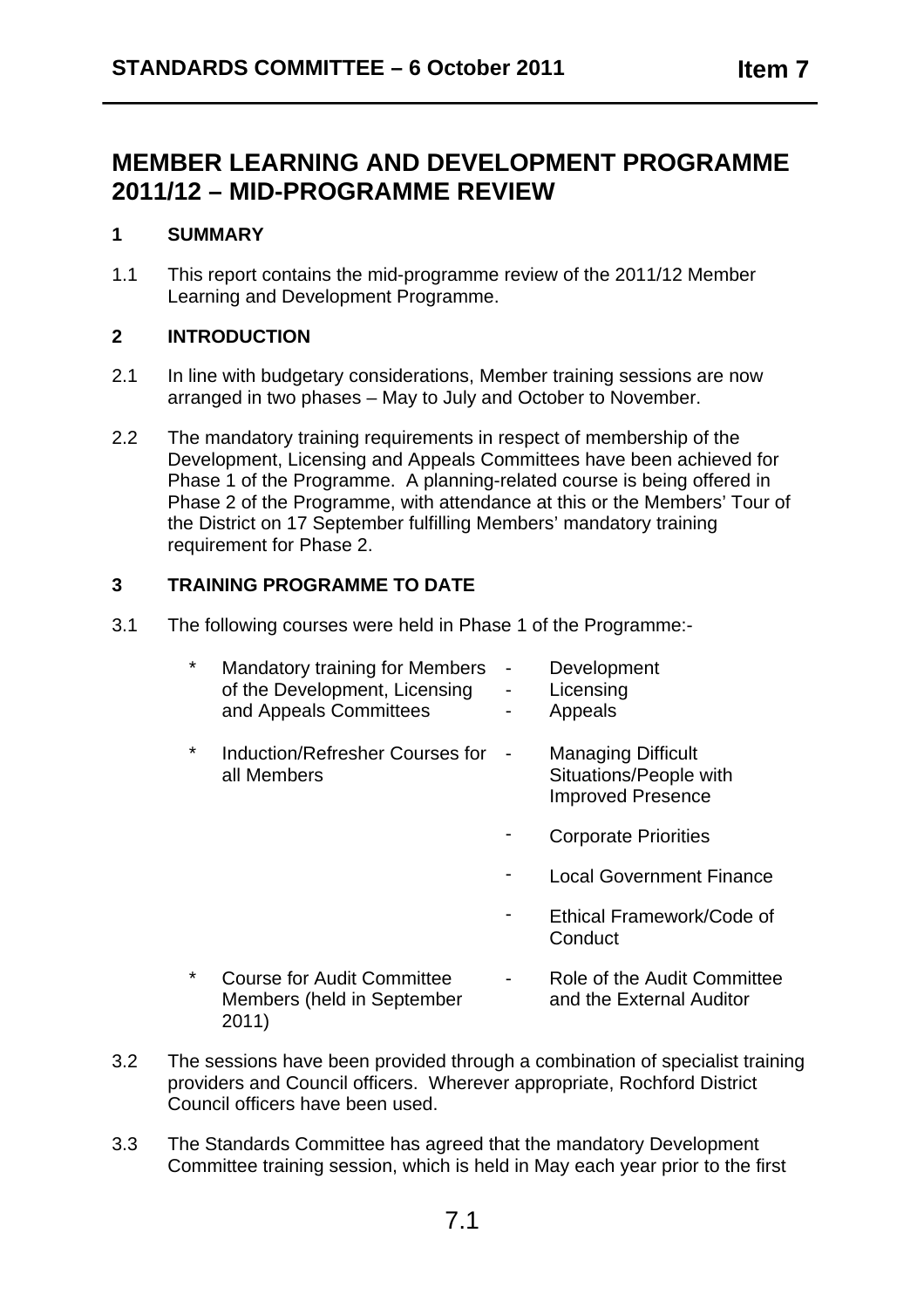meeting of the Development Committee, should follow a format that covers planning policy and legislation and be delivered, where possible, by District Council officers. Accordingly, the planning training held on 12 May 2011 provided an outline of the principles underpinning the operation of the planning system and the roles and responsibilities of Members in determining planning applications. It was delivered by the Council's Head of Planning and Transportation and the Planning Manager.

- 3.4 Following a request from a newly elected Member of the Audit Committee, a training session entitled 'The Role of the Audit Committee and External Auditor' was held on 15 September. This was particularly useful for new Members of the Audit Committee. Audit Committee Members who were unable to attend the training have been sent the paperwork distributed at the training.
- 3.5 As part of the budget exercise aimed at minimising costs it has been decided to use the Civic Suite, Rayleigh for all Member training courses in the future, where possible. All of the courses in Phase 1 of the Programme will be held at the Civic Suite, as well as all courses in Phase 2.
- 3.6 The attendance by Rochford District Council Councillors, including Independent and Parish Members of the Standards Committee, at the training courses to date is set out at Appendix 1.

#### Review Committee

3.7 A course was held for Review Committee Members on 1 June 2011 entitled 'Introduction to Scrutiny in Rochford', which was delivered by the Council's Overview and Scrutiny Officer. A course entitled 'Overview and Scrutiny – the Broader Picture' on 7 July 2011, was delivered by Tim Young, an independent scrutiny advisor.

#### **4 FORTHCOMING OPPORTUNITIES**

4.1 The following courses are scheduled to take place within the second part of the programme in October and November 2011:-

**Mandatory Development Committee** 'The National Planning Policy Framework (NPPF) Considered'. (This is in addition to the Tour of the District which was held on 17 September.)

#### **Courses for all Members of the Council:-**

The Voluntary Sector in the Rochford District

Domestic Abuse/Community Safety

Safeguarding Children/Young People and Vulnerable Adults/Equalities and Diversity.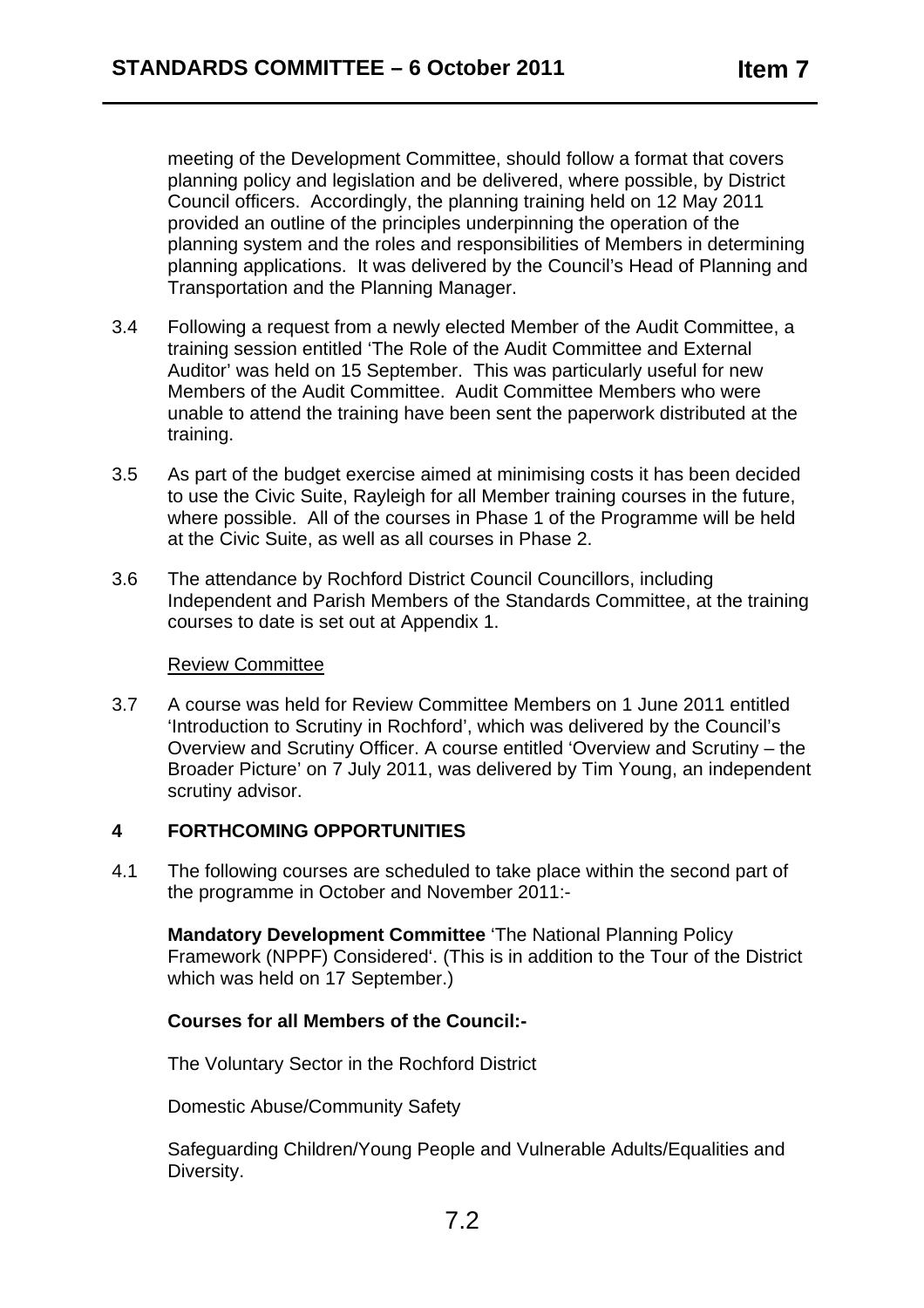The first three courses and the Equalities and Diversity part of the fourth course will be delivered by Rochford District Council officers. The Safeguarding Children and Vulnerable Adults part of the fourth course will be delivered jointly by District Council and Essex County Council officers.

- 4.2 The planning course will consider the implications for the District of the draft NPPF. This will identify establish Members' views to feed into the Council's NPPF consultation.
- 4.3 Due to a high level of demand for planning training sessions in May and space limitations, it was decided to offer a separate planning training course for Parish/Town Councils in Phase 2 of the Programme. This training session has been scheduled to take place at 7pm on 25 October in Room 4, the Civic Suite, Rayleigh and Parish/Town Council clerks have been advised accordingly. Although this training will be covering the same topic area as the District Councillor training, it will be tailored specifically for the needs of the Parish/Town Councils.
- 4.4 The Standards Committee agreed that monitoring should be introduced to ensure that attendees of mandatory training sessions are present at the training for the specified 2 hours by way of a signing out column added to the attendance signing sheet. This will be introduced for the mandatory planning training session on 4 October. The Head of Planning and Transportation has confirmed that all attendees at the mandatory planning training in May attended for the full period.
- 4.5 A training date scheduled for Tuesday 1 November will be utilised for a special budget session for all Members.

#### **5 OPPORTUNITIES OFFERED BY THE EAST OF ENGLAND LOCAL GOVERNMENT ASSOCIATION (LGA)**

Localism for the New Councillor

5.1 The LGA is delivering a 'new Councillor' event, aimed at Members elected in 2011, which will focus on the Localism agenda and its impact on the role of Councillor. It will address regional concerns as well as national ones. The session for this region will take place on Friday 16 December in the LGA offices in Smith Square, London SW1. All Rochford District Council Members who were elected in May 2011 have been invited to attend this event and have been given the programme details.

#### Peer mentoring for new Executive Members.

5.2 The LGA has also offered a bespoke 'peer support' programme of development tailored to the requirements of the authority for new Executive Members of the Council and consideration is being given to the best way of taking this forward.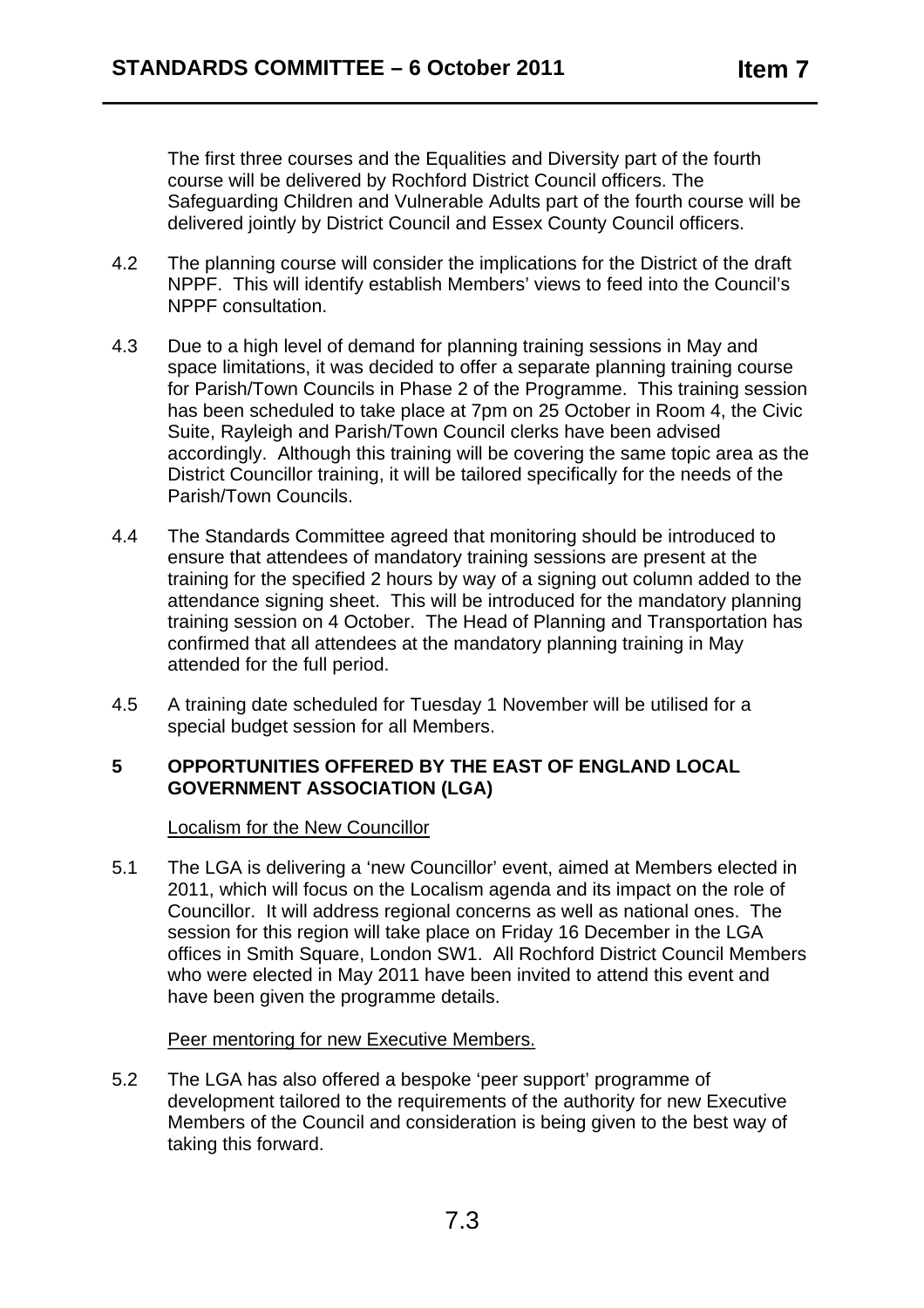#### **6 RESOURCE IMPLICATIONS**

6.1 The cost of Member training is met from the Council's Member training budget, which is set at £8,800 for 2011/12.

#### **7 PARISH IMPLICATIONS**

7.1 It is proposed to continue to offer Parish/Town Councils places on relevant courses. It continues to be the practice that when Parish/Town Council Clerks are provided with details of the training sessions, it is made clear that the training is offered to all Parish/Town Councillors and Clerks. This information is sent out at the same time as the training booklet is provided to District Councillors.

#### **8 RECOMMENDATION**

8.1 It is proposed that the Committee **RESOLVES t**o note the 2011/12 Mid-Programme Review.

### Albert Bugeja

Head of Legal, Estates and Member Services

#### **Background Papers:-**

None

For further information please contact Michelle Power or John Bostock on:-

Phone:- 01702 318179 01702 318140 Email:- michelle.power@rochford.gov.uk or john.bostock@rochford.gov.uk

If you would like this report in large print, Braille or another language please contact 01702 318111.